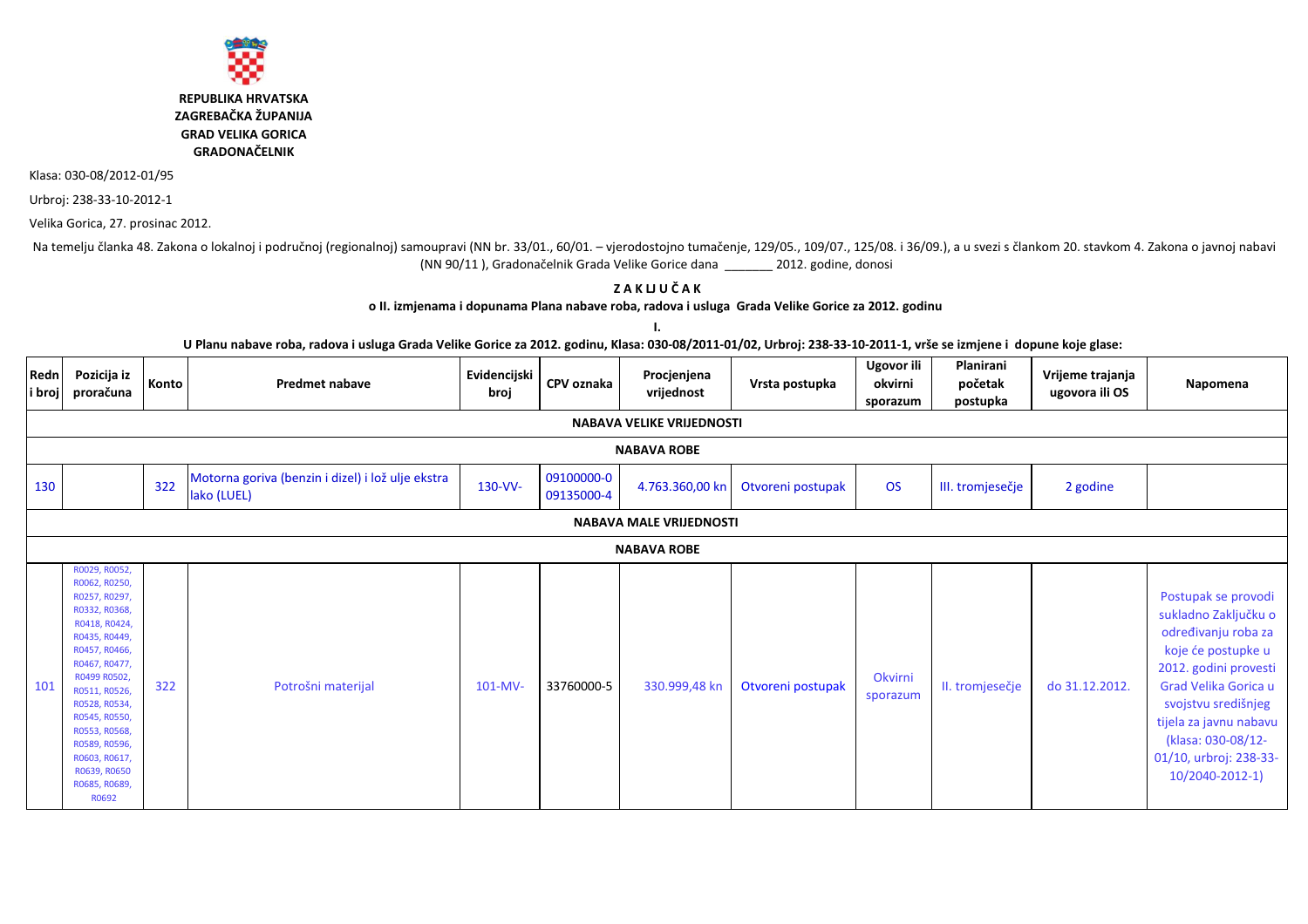| 102 | R0029, R0052<br>R0062, R0250.<br>R0257, R0297.<br>R0332, R0368,<br>R0416, R0418.<br>R0435, R0449.<br>R0457, R0466.<br>R0467, R0477<br>R0499 R0502.<br>R0511, R0526<br>R0528, R0534<br>R0545, R0546.<br>R0550, R0553.<br><b>RO568, RO589</b><br>R0596, R0603.<br>R0617, R0639.<br>R0650, R0685.<br>R0689, R0692 | 322 | Toneri                                                                                                                                            | 102-MV-  | 30125110-5 | 412.323,47 kn                  | Otvoreni postupak                                | <b>Okvirni</b><br>sporazum | <del>II. tromjesečje</del>        | 1 godina       | <b>BRIŠE SE</b>                                                                                                                                                                                                                                            |
|-----|----------------------------------------------------------------------------------------------------------------------------------------------------------------------------------------------------------------------------------------------------------------------------------------------------------------|-----|---------------------------------------------------------------------------------------------------------------------------------------------------|----------|------------|--------------------------------|--------------------------------------------------|----------------------------|-----------------------------------|----------------|------------------------------------------------------------------------------------------------------------------------------------------------------------------------------------------------------------------------------------------------------------|
| 133 |                                                                                                                                                                                                                                                                                                                | 322 | Potrošni materijal za 2013. godinu                                                                                                                | 133-MV   | 33760000-5 |                                | Otvoreni postupak                                | Okvirni<br>sporazum        | IV. tromjesečje                   | do 31.12.2013. | Postupak se provodi<br>sukladno Zaključku o<br>određivanju roba za koje<br>će postupke u 2012.<br>godini provesti Grad<br>Velika Gorica u svojstvu<br>središnjeg tijela za javnu<br>nabavu (klasa: 030-08/12-<br>01/10, urbroj: 238-33-<br>10/2040-2012-1) |
|     |                                                                                                                                                                                                                                                                                                                |     |                                                                                                                                                   |          |            | <b>NABAVA RADOVA</b>           |                                                  |                            |                                   |                |                                                                                                                                                                                                                                                            |
| 4   | R0067                                                                                                                                                                                                                                                                                                          | 323 | Adaptacijski radovi na vatrogasnom i-<br>s <del>portskom domu u MO Mičeve</del><br>Adaptacijski radovi na vatrogasnom domu u<br><b>MO Mičevec</b> | $4-MV -$ | 45261000-4 | 569.105.69 ki<br>194.667,50 kn | Otvoreni postupak                                | Ugovor                     | I. tromjesečje<br>II. tromjesečje | 60 dana        |                                                                                                                                                                                                                                                            |
| 127 | R0067                                                                                                                                                                                                                                                                                                          | 323 | Adaptacijski radovi na sportskom domu u MO<br><b>Mičevec</b>                                                                                      | 127-MV-  | 45261000-4 | 210.741,50 kn                  | Otvoreni postupak                                | Ugovor                     | II. tromjesečje                   | 60 dana        |                                                                                                                                                                                                                                                            |
| 104 | R0679                                                                                                                                                                                                                                                                                                          | 451 | Sanacija toplinske podstanice i centralnog<br>grijanja u OŠ J. Habdelića                                                                          | 104-MV-  | 45453100   | 160.000,00 ki<br>90.000,00 kn  | Otvoreni postupak                                | Ugovor                     | II. tromjesečje                   | 2012.          |                                                                                                                                                                                                                                                            |
| 105 | R0679                                                                                                                                                                                                                                                                                                          | 451 | Sanacija objekta PŠ Donja Lomnica                                                                                                                 | 105-MV-  | 45453100   | 424.000,00 k<br>360.000,00 kr  | Otvoreni postupak                                | Ugovor                     | II. tromjesečje                   | 2012.          |                                                                                                                                                                                                                                                            |
| 128 | R0679                                                                                                                                                                                                                                                                                                          | 451 | Dodatni radovi na sanaciji objekta PŠ Donjoj<br>Lomnici                                                                                           | 128-MV-  | 4543100    | 89.000,00 kn                   | Pregovarački<br>postupak bez<br>prethodne objave | Ugovor                     | II. tromjesečje                   | 2012.          |                                                                                                                                                                                                                                                            |
| 135 | R0067                                                                                                                                                                                                                                                                                                          | 323 | Dodatni radovi na adaptaciji vatrogasnog doma<br>u MO Mičevec                                                                                     | 135-MV-  | 45261000-4 | 31.000,00 kn                   | Pregovarački<br>postupak bez<br>prethodne objave | Ugovor                     | IV. tromjesečje                   | 2012.          |                                                                                                                                                                                                                                                            |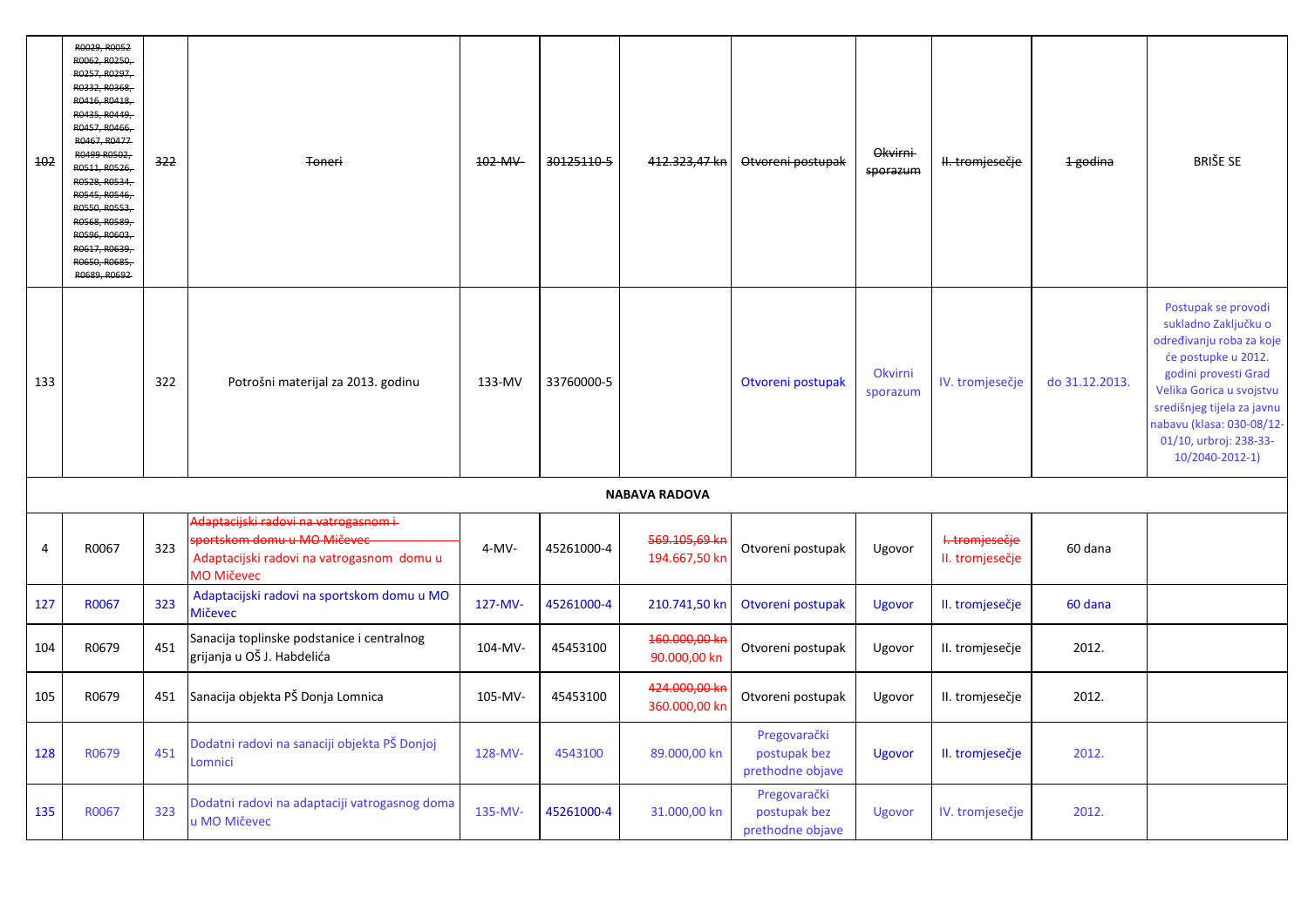| 134      | <b>R0350</b>          | 422 | Kurija Bedeković-obrtničko-restauratorski<br>radovi na obnovi objekta - dodatni radovi                                                                                                                                                                                        | 134-MV-   | 45454000-4 | 60.000,00 kn                   | Pregovarački<br>postupak bez<br>prethodne objave | Ugovor              | IV. tromjesečje                   | 2012.      |                 |
|----------|-----------------------|-----|-------------------------------------------------------------------------------------------------------------------------------------------------------------------------------------------------------------------------------------------------------------------------------|-----------|------------|--------------------------------|--------------------------------------------------|---------------------|-----------------------------------|------------|-----------------|
|          |                       |     |                                                                                                                                                                                                                                                                               |           |            | <b>NABAVA USLUGA</b>           |                                                  |                     |                                   |            |                 |
| 31       | R0231                 | 426 | <u>ldejni projekti građevina za gospodarenje-</u><br>otpadom i okolišem: sortirnica i pretovarna-<br>stanica, kompostana, interna prometnica CGO<br><b>Mraclinska Dubrava</b><br>Izrada idejnih projekata cesta u sklopu Centra<br>za gospodarenje otpadom Mraclinska Dubrava | $31-MV -$ | 71320000-7 | 135.000,00 kr<br>250.000,00 kn | Otvoreni postupak                                | Ugovor              | I. tromjesečje<br>IV. tromjesečje | 10 mjeseci |                 |
| 26       | R0230                 | 323 | Izrada struč. podloge za donošenje Programa-<br>sanacije izvorišta Velika Gorica                                                                                                                                                                                              | 26-MV-    | 90114100-0 | $0,00$ kn                      | Otvoreni postupak                                | Ugovor              | I. tromjesečje                    | 1 godina   | <b>BRIŠE SE</b> |
| 136      | R0030                 | 323 | Podrška i održavanje integriranog<br>informacijskog sustava u 2013. godini                                                                                                                                                                                                    | 136-MV-   | 72263000-6 | 252.000,00 kn                  | Otvoreni postupak                                | <b>Ugovor</b>       | IV. tromjesečje                   | 1 godina   |                 |
| 137      | R0030                 | 323 | Usluge pravnih savjeta i zastupanja                                                                                                                                                                                                                                           | 137-MV-   | 79110000-8 |                                | 420.000,00 kn Usluge iz dodatka IIB              | Ugovor              | IV. tromjesečje                   | 1 godina   |                 |
| 29       | <b>R0684</b><br>R0714 | 323 | Veterinarske usluge                                                                                                                                                                                                                                                           | 29-MV-    | 85200000-1 | 162.601,63 kn                  | Usluge iz dodataka<br>II.B.                      | Ugovor              | I. tromjesečje                    | 1 godina   |                 |
| 53<br>51 | R0030                 | 323 | Posredovanje u objavi nekomercijalnih oglasa u<br>dnevnom tisku<br>Usluga objave nekomercijalnih oglasa i<br>natječaja u dnevnom tisku                                                                                                                                        | 51-MV-    |            | 65.040,65 kr<br>100.000,00 kn  | Otvoreni postupak                                | Okvirni<br>sporazum | IV. tromjesečje                   | 1 godina   |                 |
|          |                       |     |                                                                                                                                                                                                                                                                               |           |            | <b>NABAVA ROBA</b>             |                                                  |                     |                                   |            |                 |
| 155      | R0036                 | 422 | Uredski namještaj                                                                                                                                                                                                                                                             |           |            | 62.000,00 kn                   |                                                  |                     |                                   |            |                 |
| 156      | R0030                 | 323 | Tapison za prostorije na II. katu zgrade gradske<br>uprave                                                                                                                                                                                                                    |           |            | 20.500,00 kn                   |                                                  |                     |                                   |            |                 |
|          |                       |     |                                                                                                                                                                                                                                                                               |           |            | <b>NABAVA RADOVA</b>           |                                                  |                     |                                   |            |                 |
| 131      | R0067                 | 323 | Limarski radovi na sportskom domu u Obrezini<br>u MO Šćitarjevo                                                                                                                                                                                                               |           |            | 34.787,00 kn                   |                                                  |                     |                                   |            |                 |
| 138      | R0067                 | 323 | Zamjene stolarije na vatrogasnom domu u MO<br>Staro Čiče                                                                                                                                                                                                                      |           |            | 26.081,00 kn                   |                                                  |                     |                                   |            |                 |
| 139      | R0067                 | 323 | Radova na uređenju sanitarnog čvorana u<br>društvenom domu u MO Gudci                                                                                                                                                                                                         |           |            | 49.900,00 kn                   |                                                  |                     |                                   |            |                 |
| 140      | R0067                 | 323 | Krovopokrivački radova na sportskom domu u<br><b>MO Lukavec</b>                                                                                                                                                                                                               |           |            | 54.367,50 kn                   |                                                  |                     |                                   |            |                 |
| 141      | R0067                 | 323 | Keramičarski radovi u društvenom domu u MO<br><b>Bapče</b>                                                                                                                                                                                                                    |           |            | 33.583,50 kn                   |                                                  |                     |                                   |            |                 |
| 142      | R0067                 | 323 | Adaptacija sustava grijanja i pripreme tople<br>vode na sportskom domu u MO Kuče                                                                                                                                                                                              |           |            | 60.433,00 kn                   |                                                  |                     |                                   |            |                 |